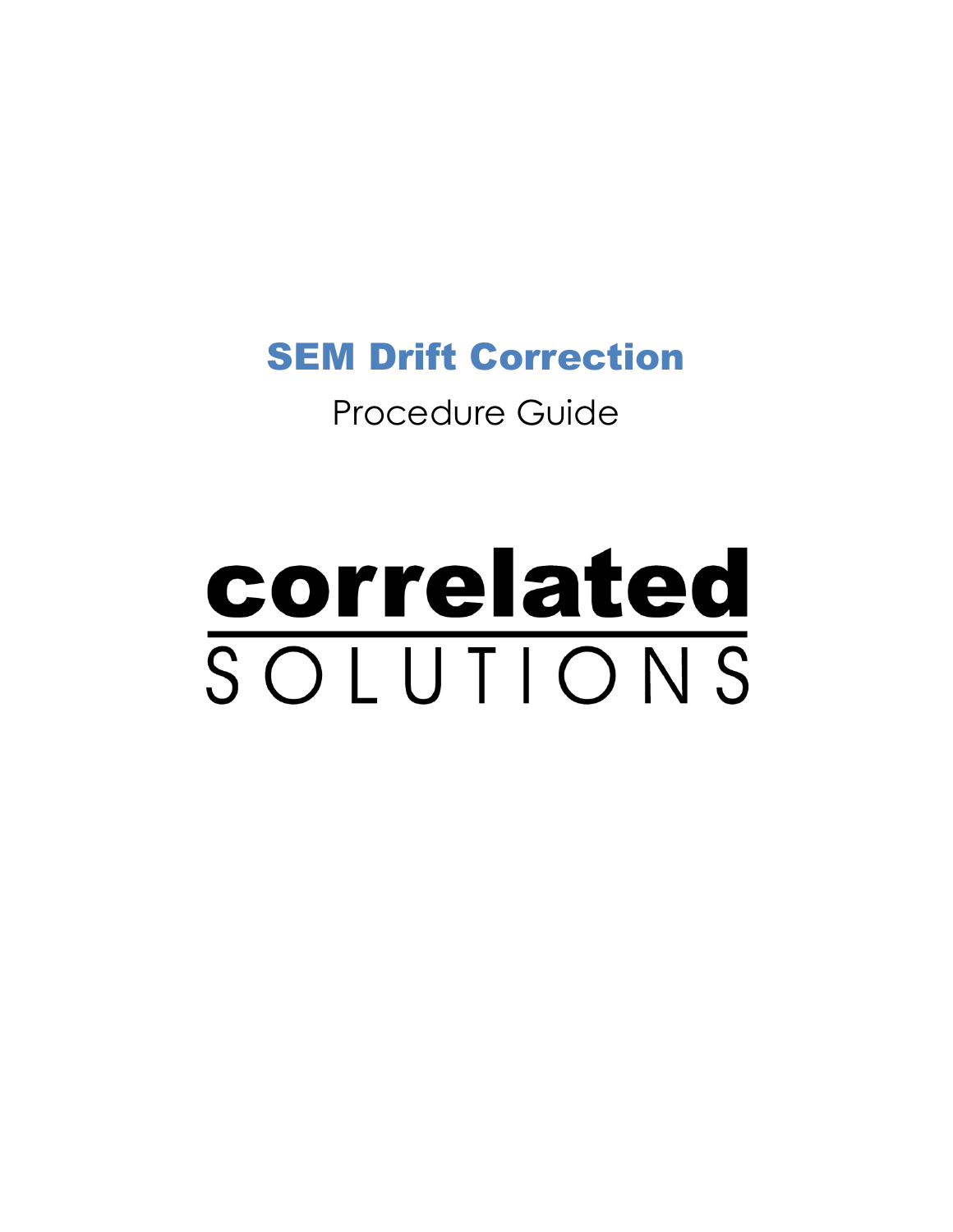### **Introduction**

Vic-2D includes experimental functionality to correct for both drift and geometric distortions that occur in images taken using SEMs. The correction requires both a calibration step as well as some extra requirements for image acquisition and analysis. The steps will include:

- Acquiring calibration images
- Distortion correction in Vic-2D
- Acquiring test images
- Test image analysis in Vic-2D

# **Before beginning**

To correct for SEM drift and distortion, you must have the proper module license key. If you do not see the **Calibration… Distortion correction** main menu option, you do not have this module key.

To process SEM images, you must know the **dwell time** and **row time** for your device.

- Dwell time: the length of time that the beam samples each pixel position.
- Row time: the time required to sample each complete row of data.

You must also have a distortion calibration target which is very flat and fills the field of view for the test. This can either be the test specimen itself, or a target made with, e.g., lithography.

# **Acquiring calibration images**

In order to calibration for drift and distortion, a calibration sequence must be acquired. It should consist of a series of image pairs with known motions in the X and Y direction. An example sequence:



Five motion steps in **each** axis is sufficient for calibration. The **total** motion should be approximately  $1/10^{th}$  to  $1/5^{th}$  of the image size.

For each position, you must acquire **two** images with no motion in between, and the acquisition time of each image must be recorded. So, for the sequence above, a total of 22 images will be recorded – 11 positions with 2 images each. Also, note the **actual**  displacement for each image.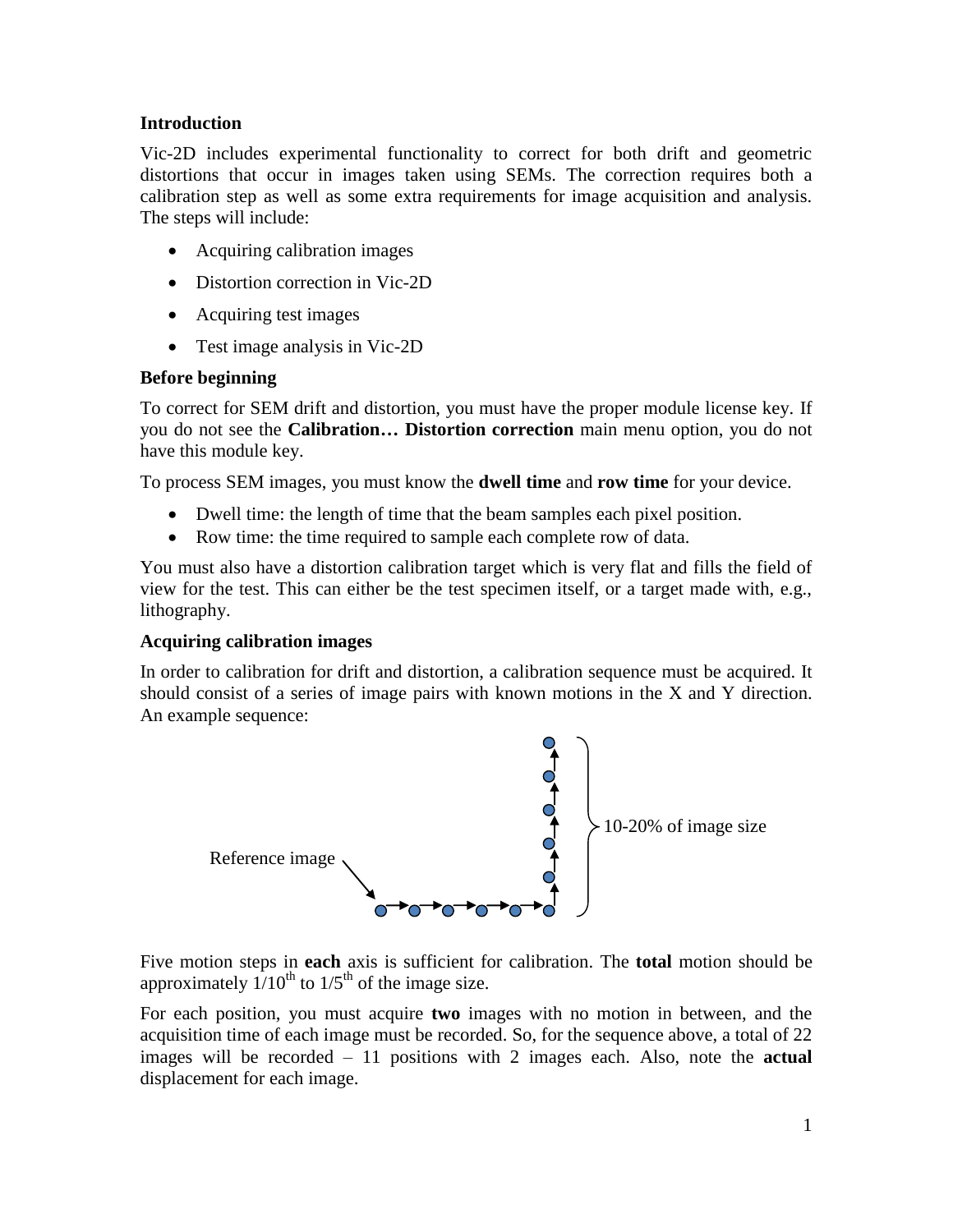#### **Distortion correction in Vic-2D**

To use the distortion sequence in Vic-2D, you will need to create a simple text file listing image file names and their acquisition time. Each line should contain a filename and a time; a sample section is shown here:

```
cropped_100.tif, 15:58:02
cropped_101.tif, 15:59:26
cropped_102.tif, 16:00:55
cropped_103.tif, 16:02:15
cropped_104.tif, 16:03:42
cropped_105.tif, 16:05:02
cropped_106.tif, 16:06:28
cropped_107.tif, 16:07:48
cropped_108.tif, 16:09:20
cropped_109.tif, 16:10:40
```
Import the list and associated files to Vic-2D by clicking **Project… Speckle image list** on the main menu. The images will be added to the speckle image list at left.

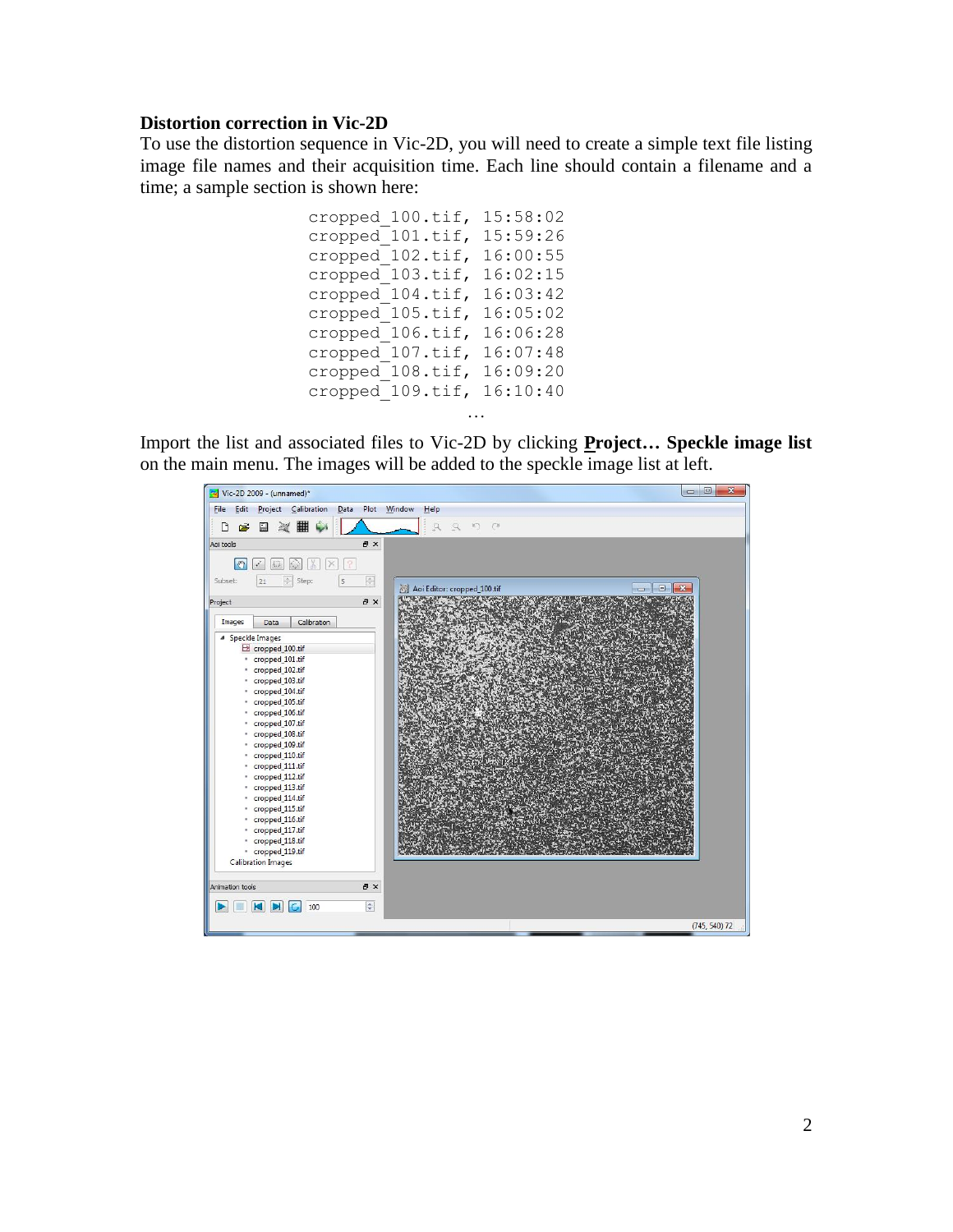Draw an AOI which contains the full image:



And click the **Start analysis** icon. In the Analysis dialog, click the **SEM Analysis** tab.

| E<br>×<br>Vic-2D Analysis                                                                                                                                                  |                       |                 |                     |  |  |  |  |
|----------------------------------------------------------------------------------------------------------------------------------------------------------------------------|-----------------------|-----------------|---------------------|--|--|--|--|
| ns.                                                                                                                                                                        | Thresholding          | Post-Processing | <b>SEM Analysis</b> |  |  |  |  |
| SEM image analysis<br>Check this option if you want to analyze an image<br>sequence for drift/distortion correction. This will generate<br>drift data for each image pair. |                       |                 |                     |  |  |  |  |
| Process as SEM sequence                                                                                                                                                    |                       |                 |                     |  |  |  |  |
|                                                                                                                                                                            | Dwell time (seconds): |                 |                     |  |  |  |  |
|                                                                                                                                                                            | Row time (seconds):   |                 |                     |  |  |  |  |
|                                                                                                                                                                            | Run                   |                 | Cancel              |  |  |  |  |

Check the **Process as SEM sequence** box. Enter the dwell time and row time, in seconds: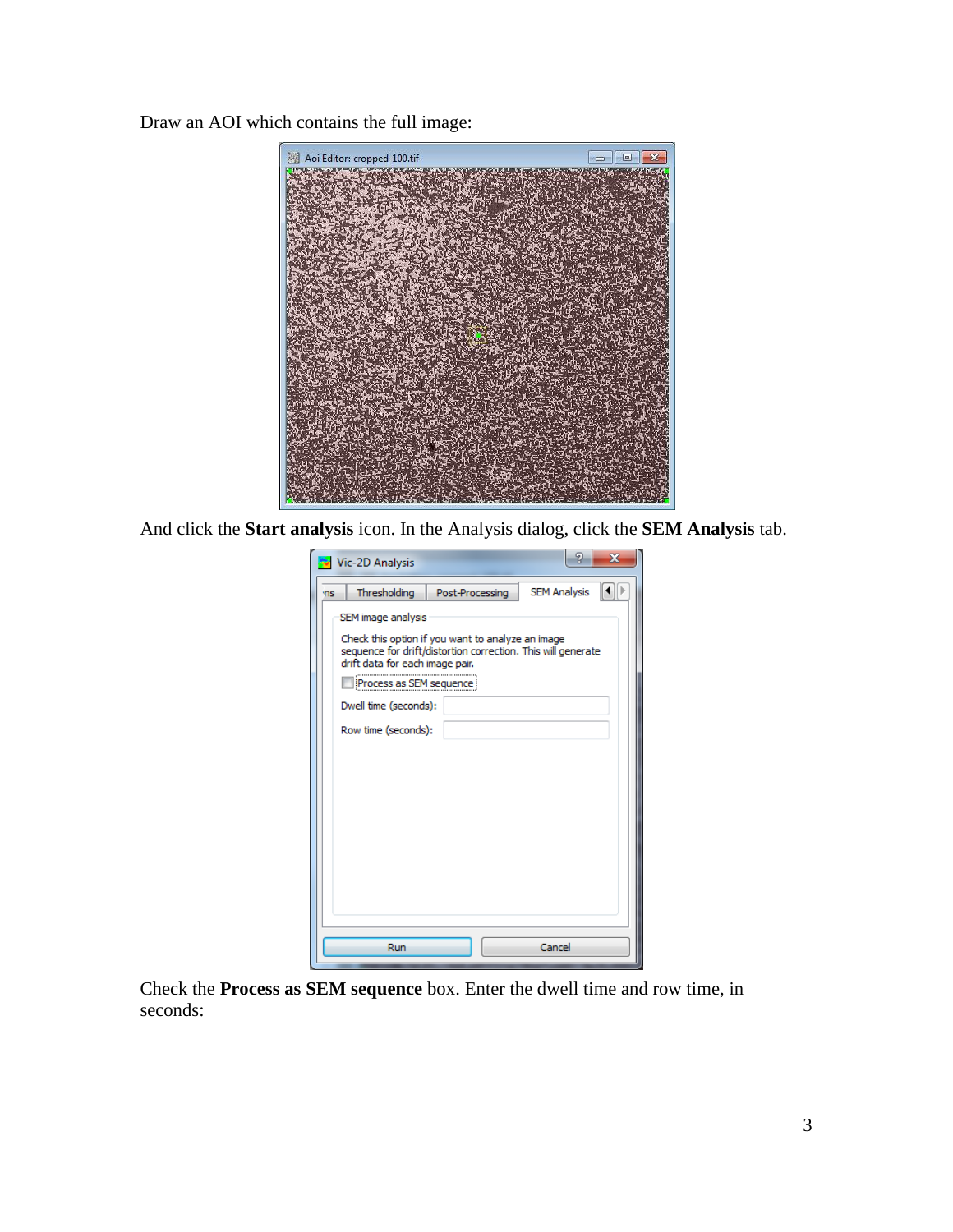| Vic-2D Analysis                                                                                                                                      | E<br>x                           |                     |  |  |  |  |  |
|------------------------------------------------------------------------------------------------------------------------------------------------------|----------------------------------|---------------------|--|--|--|--|--|
| Thresholding<br><b>ns</b>                                                                                                                            | Post-Processing                  | <b>SEM Analysis</b> |  |  |  |  |  |
| SEM image analysis                                                                                                                                   |                                  |                     |  |  |  |  |  |
| Check this option if you want to analyze an image<br>sequence for drift/distortion correction. This will generate<br>drift data for each image pair. |                                  |                     |  |  |  |  |  |
|                                                                                                                                                      | <b>V</b> Process as SEM sequence |                     |  |  |  |  |  |
| Dwell time (seconds):                                                                                                                                | .000001                          |                     |  |  |  |  |  |
| Row time (seconds):                                                                                                                                  | .1024                            |                     |  |  |  |  |  |
|                                                                                                                                                      |                                  |                     |  |  |  |  |  |
|                                                                                                                                                      |                                  |                     |  |  |  |  |  |
|                                                                                                                                                      |                                  |                     |  |  |  |  |  |
|                                                                                                                                                      |                                  |                     |  |  |  |  |  |
|                                                                                                                                                      |                                  |                     |  |  |  |  |  |
|                                                                                                                                                      |                                  |                     |  |  |  |  |  |
|                                                                                                                                                      |                                  |                     |  |  |  |  |  |
|                                                                                                                                                      |                                  |                     |  |  |  |  |  |
| Run                                                                                                                                                  |                                  | Cancel              |  |  |  |  |  |

#### And click **Run**.

Once the analysis completes, click **Calibration… Distortion correction** from the main menu.

| <b>Distortion calibration</b>                  |         | P                                           | $\overline{\mathbf{x}}$ |
|------------------------------------------------|---------|---------------------------------------------|-------------------------|
| Data files                                     |         | $00$ 0<br>$\bullet$<br>$\bullet$            |                         |
| cropped_100.out                                |         |                                             |                         |
| cropped_102.out<br>$\overline{\mathsf{v}}$     |         |                                             |                         |
| cropped_104.out<br>V                           |         |                                             |                         |
| cropped_106.out<br>V                           |         |                                             |                         |
| cropped_108.out<br>V                           |         | ٥                                           |                         |
| cropped_110.out<br>V                           |         |                                             |                         |
| cropped_112.out<br>V                           |         |                                             |                         |
| cropped_114.out<br>V                           | Ξ       |                                             |                         |
| cropped_116.out<br>⊽                           |         |                                             |                         |
| cropped_118.out<br>⊽                           |         |                                             |                         |
| drift_cropped_101.out                          |         |                                             |                         |
| drift_cropped_103.out                          |         |                                             |                         |
| drift_cropped_105.out                          |         |                                             |                         |
| drift_cropped_107.out                          |         |                                             |                         |
| drift_cropped_109.out<br>drift_cropped_111.out |         |                                             |                         |
| drift_cropped_113.out                          |         |                                             |                         |
| ٠                                              |         | Constraints                                 |                         |
| Spline coefficients                            |         | cropped_110.out<br>۰                        |                         |
| $X$ :                                          | ÷<br>10 | cropped_114.out<br>$\overline{\phantom{a}}$ |                         |
| Y:                                             | ÷<br>10 | Unit:<br>mm.                                |                         |
|                                                |         | Ok<br>Cancel                                |                         |

The dialog shows the analyzed images as well as a plot of the motions (here, a "T" shape instead of the "L" described above).